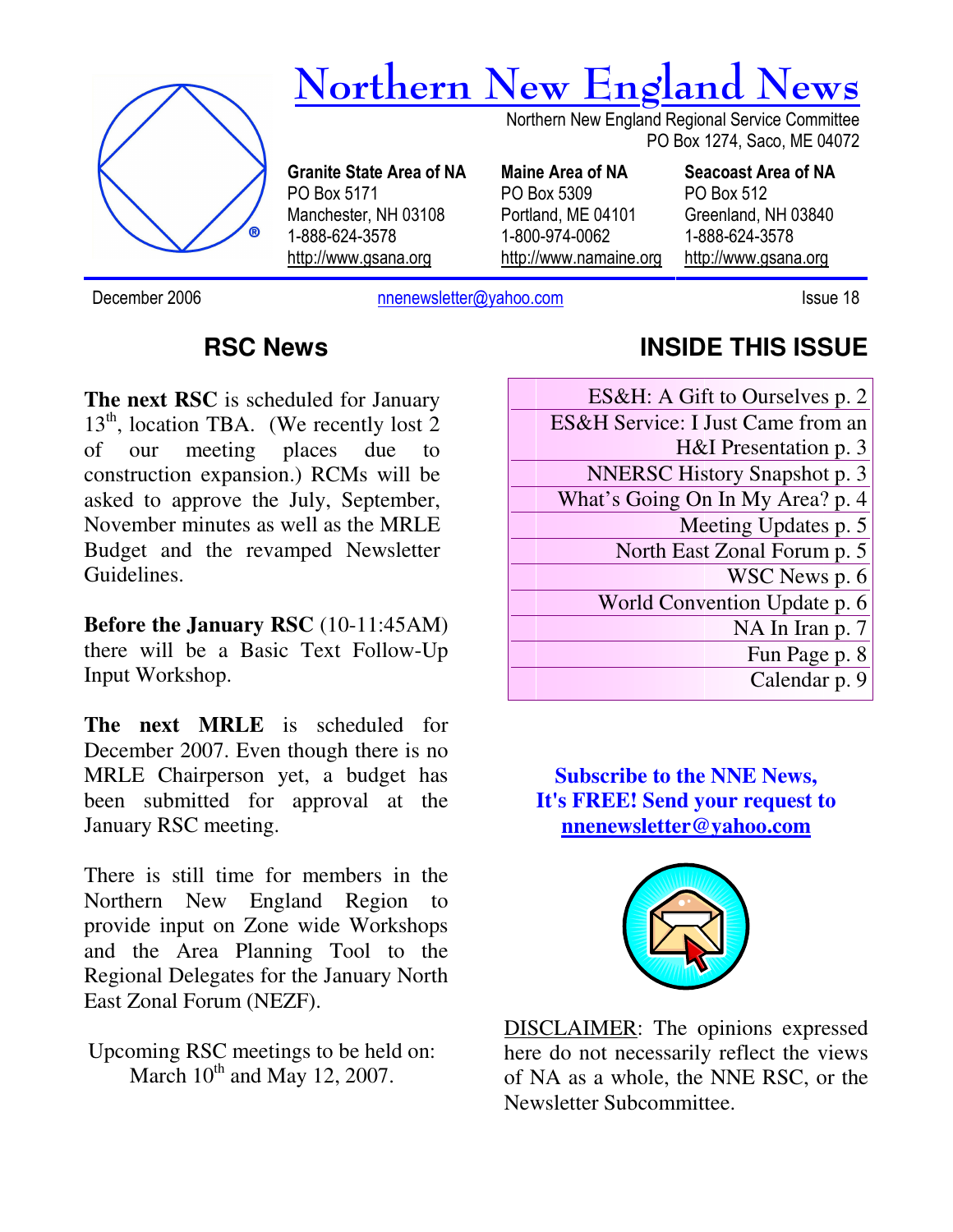# Experience, Strength and Hope

# A Gift to Ourselves

Throughout our lives many of us have found that there was something about ourselves that made us feel alienated from the rest of our world. In some way we felt different from others, often to the extent that we acted according to their standards. When that didn't work, we tried something else, eventually believing that our drug-of-choice was the answer, along with the various people who fit into that lifestyle. Sooner or later, that choice wasn't working for us either; it was slowly driving us insane and gradually killing us in the process. Somehow we survived long enough to make it into the NA program, giving us a chance to rebuild our lives.

 One of the first things we learned is that we needed to not use, just for today; without that we could make no further progress. That was a realistic goal we could achieve in our lives, and a point from where we could grow. In working the first-three Steps, we surrendered and became honest about our addiction and unmanageable lives, we became open-minded about finding a Power greater than ourselves that could lead us back to sanity, and we became willing to develop a relationship with that Higher Power. As a result of that work, we felt more positive about ourselves than we have in years, if not for our entire lives.

 Now what about that person we wanted to become? Is that person still alive inside? We can't ignore the fact that our disease still lives with us, but we don't have to listen to its demands and feed it today. Consequently, we have the freedom to find that person we believed lost to us. Or maybe that person we wanted to become is not going to work for us. Maybe that person was just a fiction we created to cope with our general dissatisfaction about the world we lived in. Each of us needs to find out who we really are deep inside, and how we can become that person.

As luck would have it, this is not a 3- Step program, but a 12-Step program. Having worked, and continue living the first three Steps, we move forward to Step 4. We take an inventory of who we really are. We discover that we are not entirely good or entirely bad. We discover that, yes, we are different from one another, which in truth is a good thing. We discover what our liabilities are as well as our assets. We begin the process of honestly accepting ourselves.

 Now, today, I have the opportunity to learn more about who I REALLY am. I have the choice to keep what I need and not act upon what I don't, so long as I choose not to use and lose. I can give myself a wonderful gift: learning to accept myself.

-*Member, Pennsylvania, Mid Atlantic Region*



"We can only keep what we have by giving it away." This is *your* space to share your experience, strength and hope. We have an open topic forum and a forum emphasizing service work.

#### **Also, we are now seeking articles regarding NA History – personal history or archival snippets are welcome.**

Poetry and Art are other ways to share your experience strength and hope. Send contributions to nnenewsletter@yahoo.com. *Please limit your sharing to half a page, singlespaced.* Thanks in advance for your participation.

→ February Issue Deadline: January 15<sup>th</sup> ←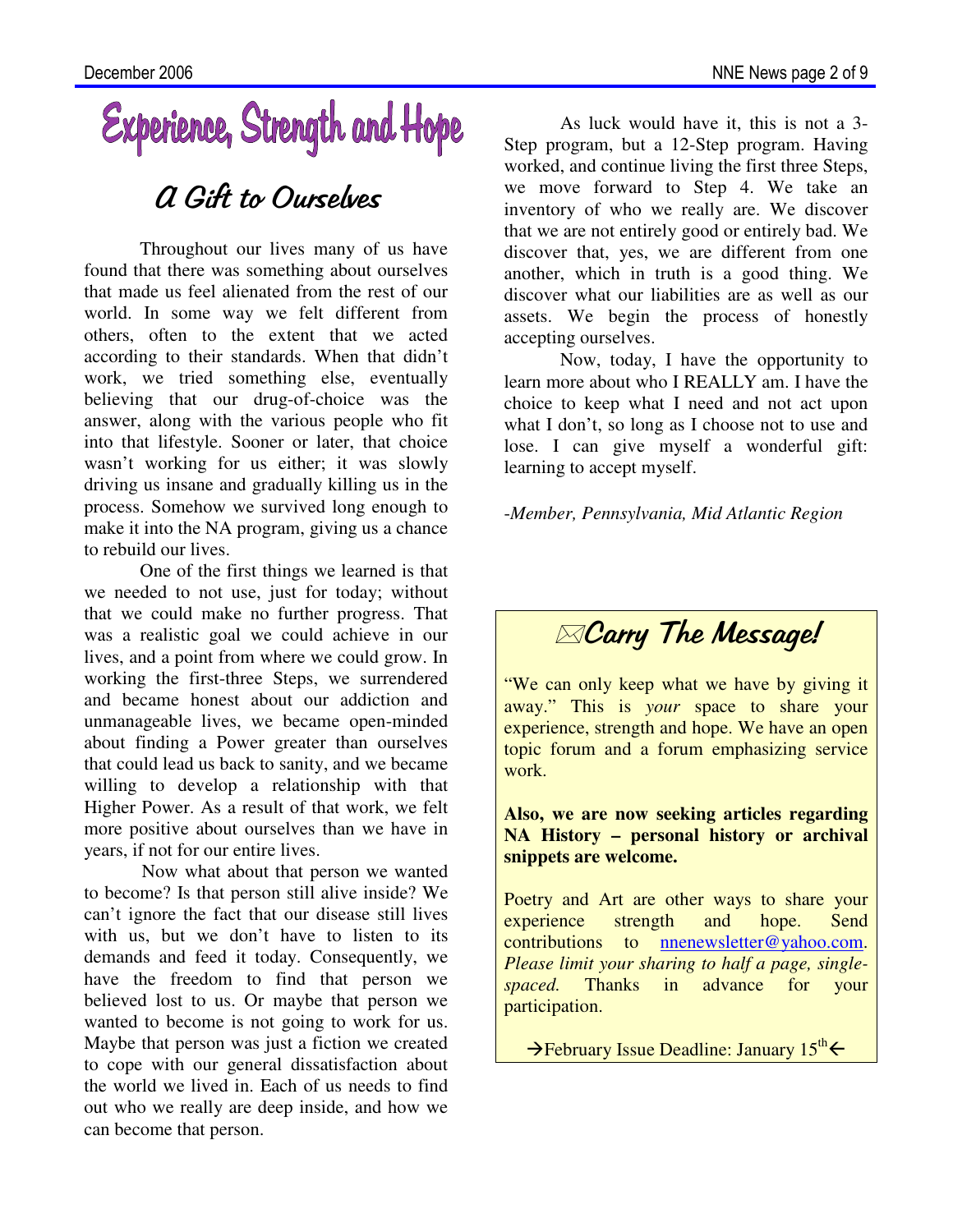# Experience Strength & Hope<br>Service

# I Just Came from an H&I Presentation

Three others in Narcotics Anonymous and I just came from an H&I meeting as panel members. We filled a one hour period presenting the NA program to the clients in a rehab from our local area. We opened the meeting by introducing ourselves and explaining that NA was not affiliated with their facility in any way. We were simply volunteers who came to make known Narcotics Anonymous to them.

After we opened the meeting in the usual fashion with a moment of silence followed by the Serenity prayer, we did nearly all the usual readings. We followed that by reading the entire chapter, 'What is NA,' from our Recovery Text. One of our panel members then proceeded to share her experience, strength and hope, and we finished out the presentation with a question and answer period before closing up for the night.

The format of this particular meeting had not always been this way and there was some controversy to get it back on track in following the guidelines from our H&I manual. This particular facility is a short-term rehab (21 days). Our guidelines clearly tell us that in these type facilities we follow a presentation type format rather than a more engaging and liberal, meeting style format. It is easy to think that in NA 'we do it our way,' but in these situations (H&I presentations/meetings), we are involved with others who might be trying to get what we have, clean recovery from addiction. The H&I manual took many members of NA many years to produce, and if we choose not to follow their guidelines, we do so at our own peril both as members and as a fellowship.

The panel member who shared during the presentation was nervous, being just seven months clean and in recovery, but her message was strong. It was clear to others that her story touched the hearts of a few in attendance. We left the meeting with the hope that the rehab's clients got enough from our presentation that they will be encouraged to attend a regular NA meeting when they return to the outside world. This, after being in the warm, insulated environment of a rehab. While we cannot be sure this hope will be realized for all, the panel members know we stayed clean another day and took action to carry the Narcotics Anonymous message of recovery. All thanks go to God and those who came before to enable our carrying the NA message to those who will come after. Let's hope we leave them an intact message, clear and concise.

*-Member, NA* 

# **NNERSC History Snapshot**

*These are excerpts from a letter that was written by the newly formed NNERSC on December 14, 1991 and was published in the 1992 Conference Agenda Report, and is an important part of our history.* 

On September 15, 1991, four service areas known as Granite State, Seacoast, Southern Maine and Central Maine formed the Northern New England Service Committee of Narcotics Anonymous. The formation of this new Region grew out of the restructuring process within the New England Region that began May 7, 1989. Last year the Mountain Valley Region emerged from this process and was seated at WSC '91. Our member Areas have participated in the New England Region ad-hoc on Restructuring as well as Area level ad-hoc committees on Regional Growth.

It is our intention to be introduced by the New England Region to the WSC as a new Region to the World Service Conference in April 1992. At that time we will be ask to be recognized as a voting participant.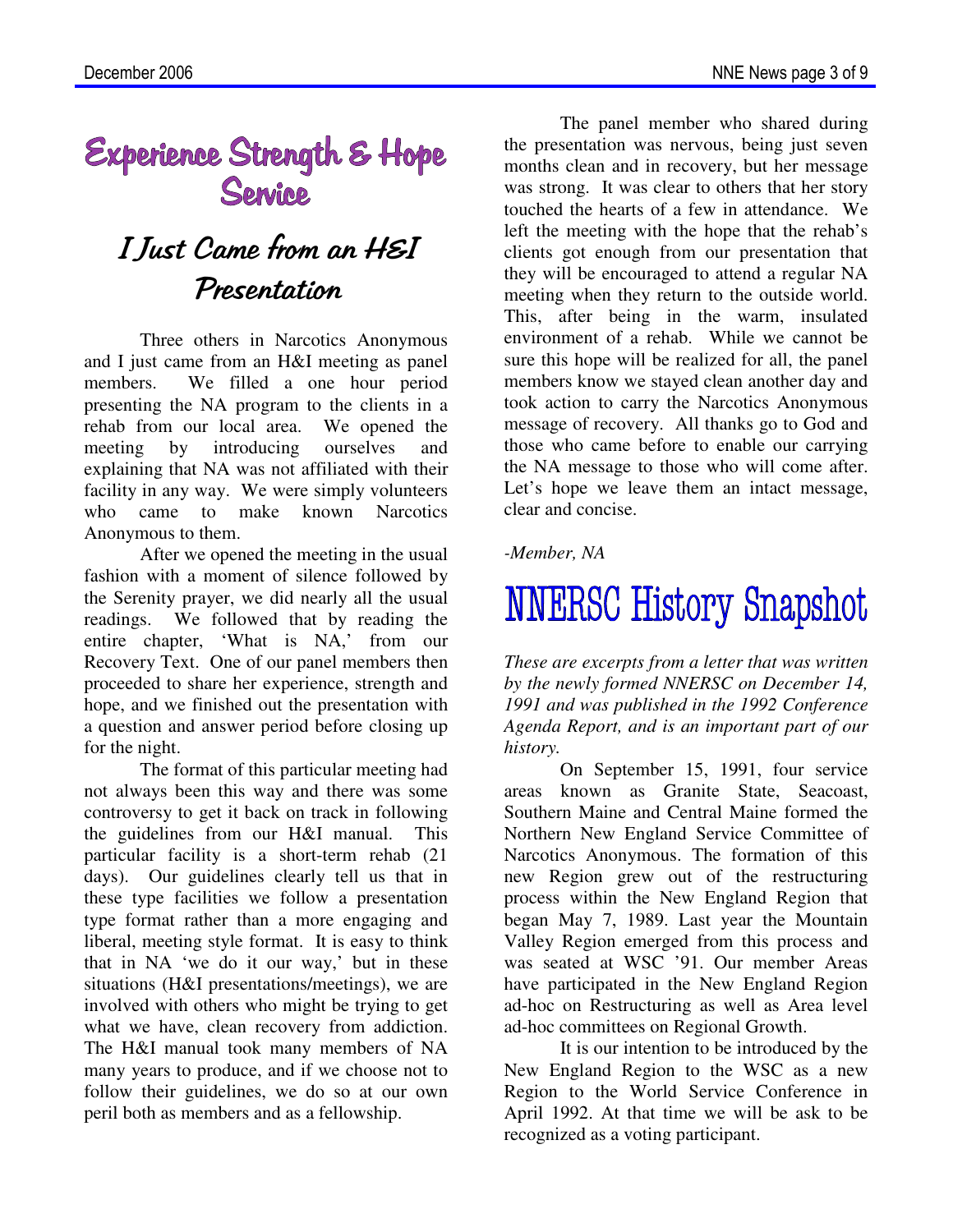The Northern New England Region meets on a monthly basis and continues to support the New England Region both spiritually and financially.

The Northern New England Region was formed in the belief that the Fellowship within the member Areas will be better served by a smaller more efficient service structure. We will also continue to reach out to Northern Maine to help determine their needs.



#### MAINE AREA

Seems our ASC meetings are lively and healthy with 15 or so voting GSRs in attendance. We maintain a great website and a phoneline service. Our H&I and PI committees do great work too. Recently, the H&I committee has come up with guidelines for themselves. Unityfest committee is up and running, so our convention will be ready to roll this winter.

Currently we have the following vacancies for area positions: Vice Chair Open, PI Open, Literature Open, Outreach Open, RCM Open, RCM/A Open.

We will soon be doing our Area Inventory. Hopefully, with learnings from that we can explore ways to attract more members to service.

*-Maine Area Chair* 

GRANITE STATE AREA - Hello Northern New England Region!

 Since the beginning of our trusted servant turnover/fiscal year in July, the Granite State Area has been discussing ways to meet our budgetary needs for this year. As we've grown as an area, so have our expenses. Our first step has been to charge (at cost) for our meeting lists. We have also been discussing whether all expenses are fulfilling our primary purpose. For the most part, we feel that they are:

• Our Convention and Campout Committees consistently give out

"newcomer packages" while also providing a fun-filled atmosphere of recovery.

- Our Public Information Subcommittee has recently switched our phoneline number to a toll-free, 888, number and our website is full of easily accessible and useful information and also has a bulletin board.
- H&I trusted servants are currently carrying the message (and literature!) into 22 facilities and have been coordinating periodic orientations provided by the State of New Hampshire for those who want to speak in a state facility.
- Our Literature Subcommittee held a workshop on November  $18<sup>th</sup>$  to review proposed additions to the next edition of the Basic Text and was well attended.
- So far this year our Activities Subcommittee has held two successful events and plans their next event for New Year's Eve at the Unitarian Universalist Church in Nashua , NH (See Website for flyer & details)

All of our subcommittees always need more support. Public Information is currently looking for a Chairperson and Vice-chairperson, although members are keeping the phoneline and website up and running. H&I still has about 9 open commitments.

For the most part, GSANA groups are going strong and fulfilling our primary purpose. We have just added a new meeting to our list in Suncook , NH at 160 Main St. on Thursday nights at 7:00pm. Meetings needing support/trusted servants are: Monday-Friday noontime in Manchester , Thursday night in Chichester, Thursday night in Nashua , Monday night in Manchester and Tuesday night in Manchester .

Please see our website for upcoming subcommittee/committee meetings and an updated meeting list.

We have all been working really hard to fulfill our primary purpose and most of us are having a great time doing so.

*-Granite State Area Chair*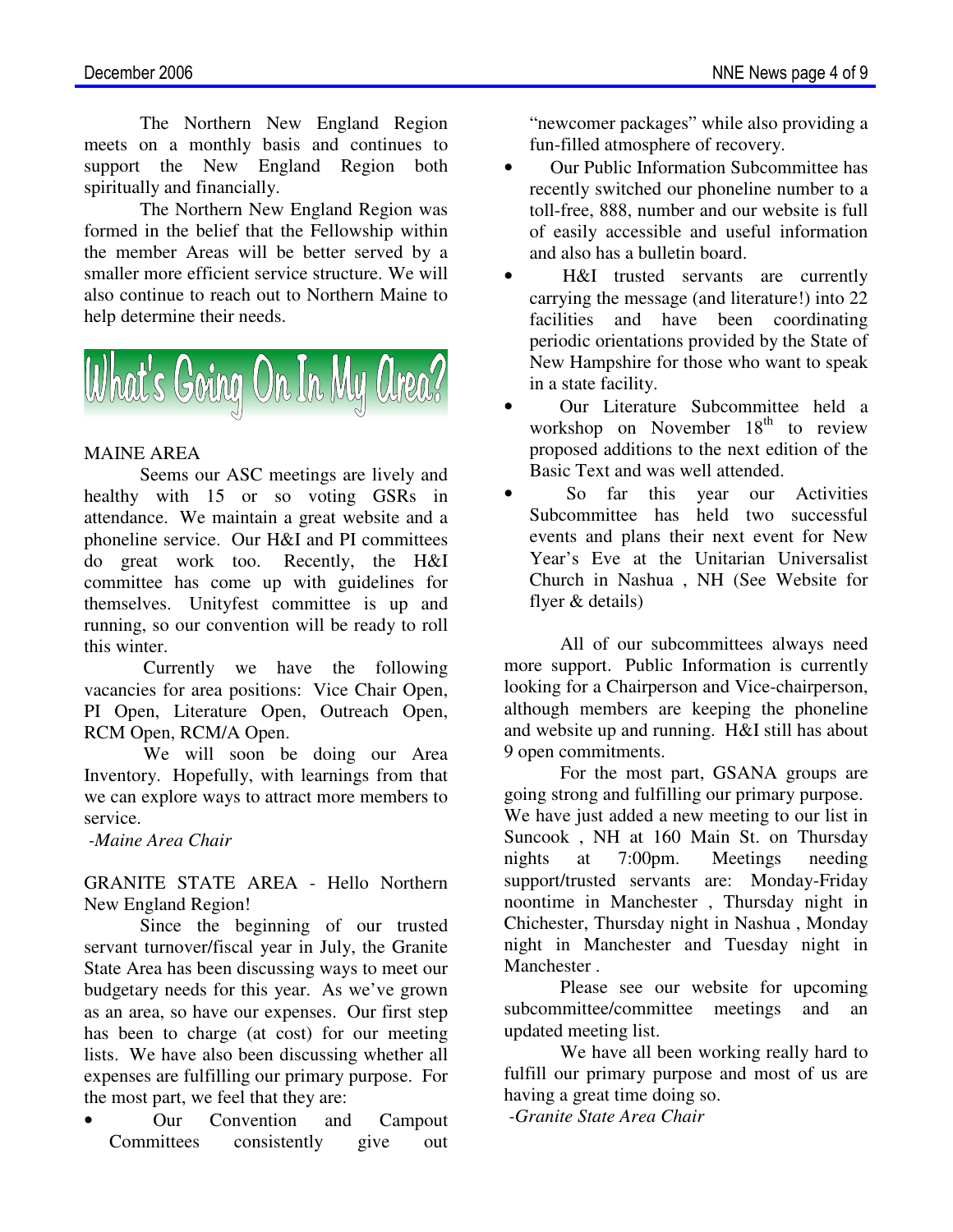## **Meeting Updates**

#### CLOSED MEETINGS

MAINE – Monday, Madawaska, *Madawaska NA*  MAINE - Wednesday, Saco, *Just For Today* MAINE – Friday, Augusta, *Freedom Friday Night* MAINE - Saturday, Belfast, *Saturday Night Alive* MAINE – Sunday, Augusta, *Back to Basics*

#### MEETING CHANGES

MAINE – Saturday, Bangor, New Freedom, now meets from 7:00 – 8:30 PM.

GRANITE STATE – Tuesday, 7:30 PM, Brookline *Still Alive and Well* is moving to The First Congregational Church, 10 Union Street, Milford**.** Tall white church, just west of the oval, on Union Street.

MAINE – Friday, Portland, *Just For Tonight* now meets from 7:00 PM to 8:15 PM. The last meeting of the month is a Tradition/Concepts Meeting.

#### NEW MEETINGS!

GRANITE STATE - Thursday, Suncook, NH, 7PM at the United Methodist Church on 160 Main Street.

MAINE – Thursday, Belfast, 6:30 – 7:30 PM, United Methodist Church, 23 Mill Lane. O D

MAINE - Friday, Caribou, Courage to Change, 7:30 PM at the Lions Building, 111 High Street, upstairs. O D

MAINE - Saturday, Belfast, 10:00 – 11:00 AM, Wentworth Building, 147 Waldo Ave. O D

MAINE – Tuesday, Westbrook, Westbrook Welcome Home, 7:30-8:45PM, Mercy Hospital, 40 Park Rd. O D H

## **North East Zonal Forum**

A proposal is expected for the NEZF to host a Zone Wide Workshop, our region will be voting on this proposal. The dates for the next few next NEZFs are:

#### **January 19, 20, 21 2007**

*Northern New Jersey Region* – 195 Davidson Ave, Somerset, NJ. Tel 732-356-1700. Rates per night are  $$89 + 15\%$  tax king/double - this includes a buffet breakfast. Rates guaranteed until Jan 5, 2007. When registering, identify as "NEZF". The topic selected for January 2007 is the "Area Planning Tool"

#### **July 27, 28, 29 2007**

*Northern New York Region*  NEZF is in conjunction with the NNYRCNA Promise of Freedom XVI. Double Tree Hotel 111 Jefferson Road

Rochester, NY 14623 Early Registration for the Convention is 9/29/06

**January 25, 26, 27 2008** Potentially in Western NY

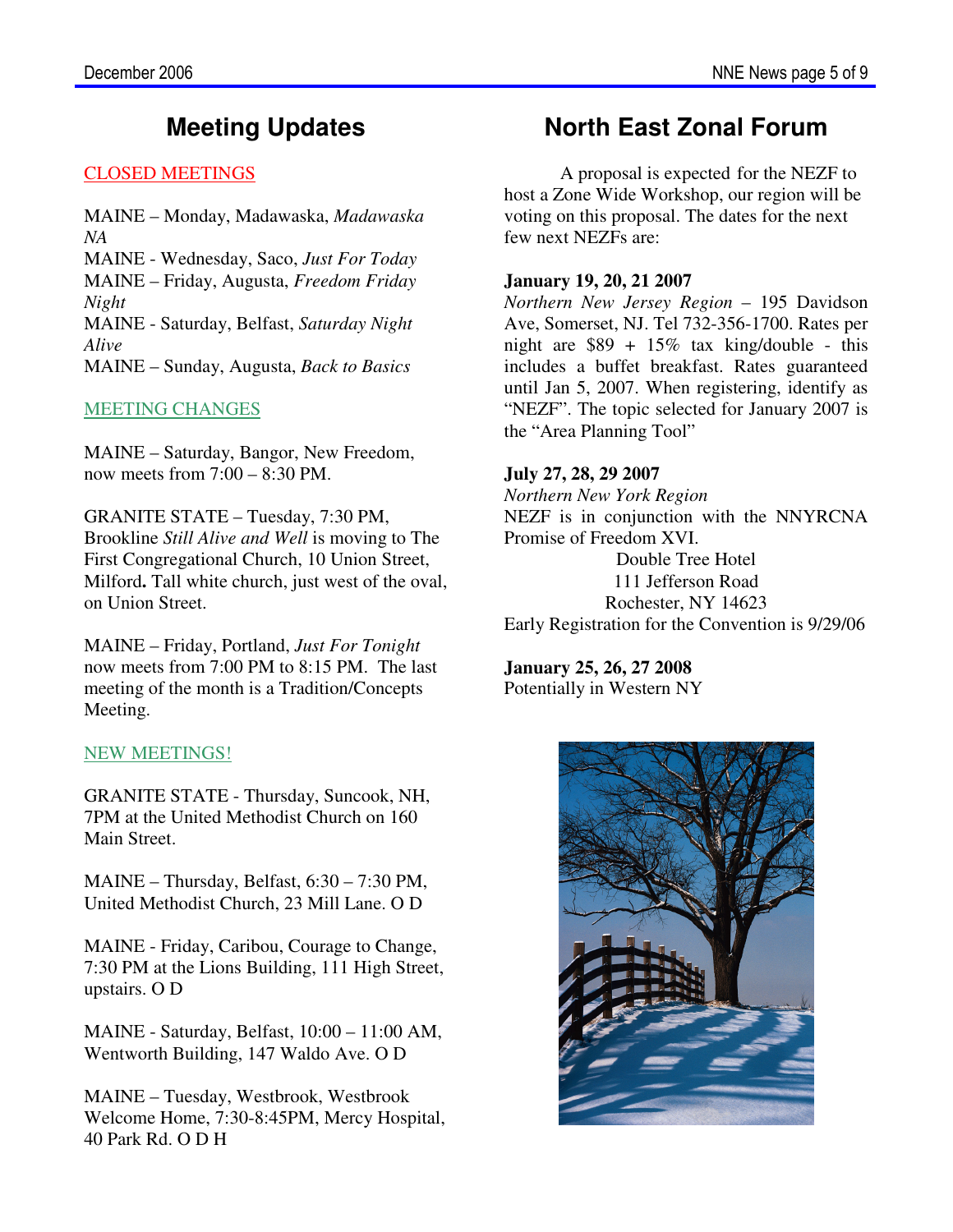### **WSC News**

#### **Basic Text Review and Input**

Again, anyone can sign up to participate for the review and input process (or they can send in input even if they did not sign up) either online through the subscriptions page, http://portaltools.na.org/PortalTools/subscriptio ns/Login.cfm , or by writing world services. It is important that as many people read the draft and provide input if possible.

#### **Local Resource Area**

A reminder to check out the new area at http://www.na.org/local\_resource\_area.htm where service committees can post their locally developed area and regional service resource material. The WB hopes this material will assist NA service bodies to benefit from others' experience, strength, and hope.

#### **Youth IPs Workgroup**

The first workgroup has been formed that will begin the process of creating targeted literature for youth. There are several targeted pieces of literature that will be developed this conference cycle. The Youth Workgroup is charged with the task of creating material that will best serve our growing youth membership and potential members.

#### **Just for Today Quotes**

One of the things that the WB have discussed and not come to a conclusion about is how to deal with the quotations in Just for Today from the personal stories section of the Basic Text. There are currently seventeen quotes from this part of the Basic Text, twelve of which are from stories no longer present in the R&I draft. The WB have discussed the possibility of simply removing the citation information from beneath any quotes that no longer reference material that is in fellowship-approved literature. More on this later.

#### **NAWS Bulletin Board Area**

A reminder to check the NAWS website for the new Issue Discussion Topic discussion boards: http://www.na.org/discussion\_boards.htm

The WSC bulletin board closed on August 31, 2006 and a brand new shiny version opened on November  $1<sup>st</sup>$ .

#### **World Services Calendar and Deadlines**

- December 1, 2006 WCNA-32 Registration and hotel reservations begin
- February 28, 2007 Basic Text review deadline for input
- April 1, 2007 Deadline for requests for WSC Seating
- August 29- Sept 2, 2007 WCNA-32, San Antonio, Texas

September 1, 2007 Approval form of Sixth Edition Basic Text released

The **Public Relations Handbook** and the **Area Planning Tool** have been released. You can download them both at the links below or order them from NAWS.

**http://www.na.org/handbooks/PRHB\_Final\_ 24Oct06.pdf http://www.na.org/handbooks/APT\_Final\_23**

**Oct06.pdf**

# **World Convention Update**

**WCNA-32:** 29 Aug–2 Sept 2007 in San Antonio, Texas at the Henry Gonzalez Convention Center. For more information and service opportunities:

www.na.org/WCNA32/index.htm

**WCNA-33:** 20–23 August 2009 in Barcelona, Spain

**WCNA-34:** 1–5 Sept 2011 in San Diego, California

**WCNA-35:** 29 August to 1 September 2013 in Philadelphia, PA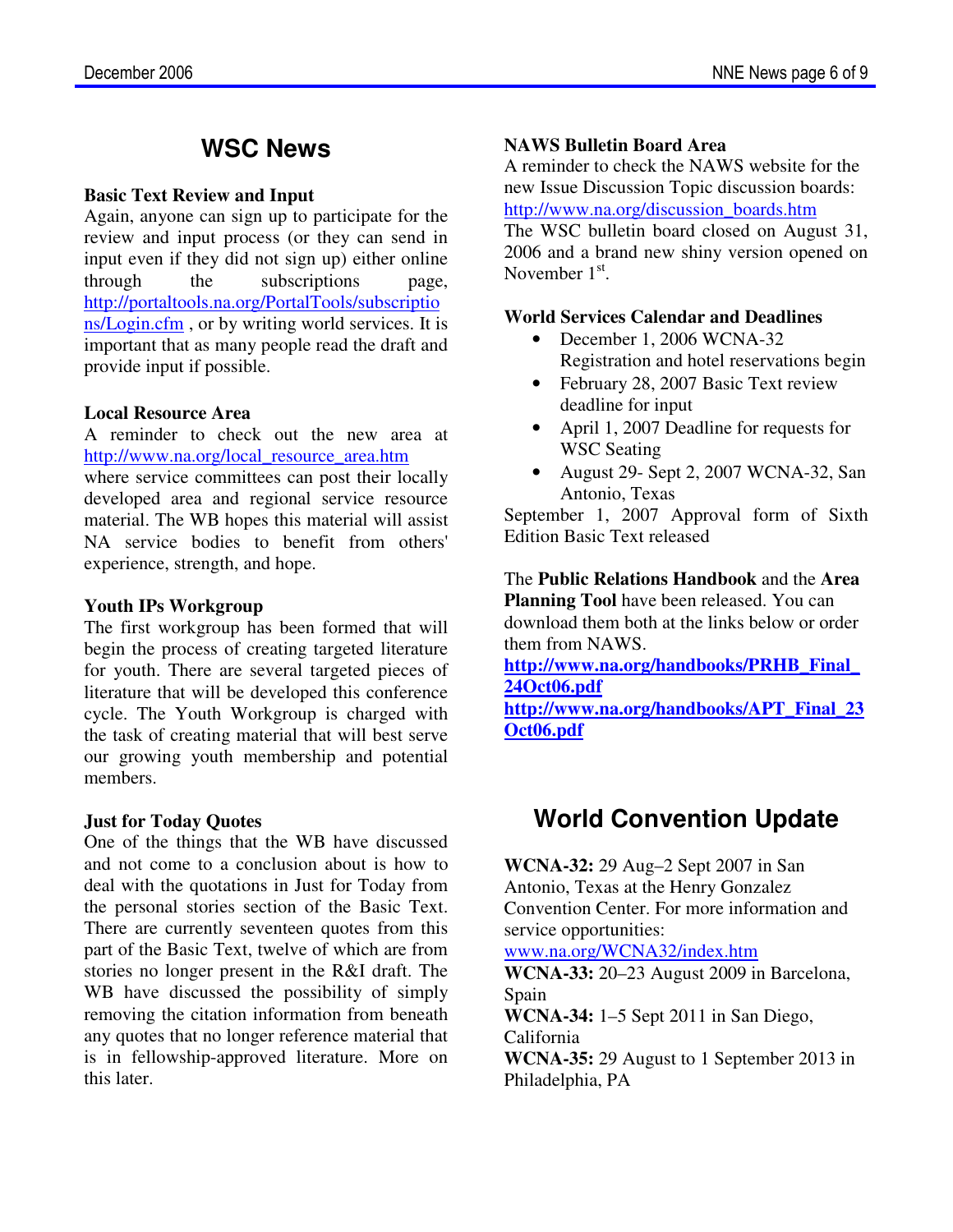

*Information derived from an NA member in Iran.* 

NA has been in Iran for a number of years. About 4 years ago the Iranians wrote a letter to WSO asking for some guidance on the traditions. The President of Iran wanted to recognize and give the NA fellowship an award for the best NGO (non governmental organization). The members were concerned that this might violate the traditions. The award was to be given at one of their conventions and they were expecting 14,000 members to be in attendance.

The fellowship has upwards to 80,000 members and new meetings starting every month.

In order to provide services and distribution of our Literature and merchandize NA has opened a branch office of the WSO in Tehran and have hired staff.

NA Members from NAWS with 27, 28, and 37 years clean are currently visiting in Iran.

A series of workshops are being done through out Iran with 215 members from the Mashad Area, all of them Group Service Representatives or Area and Metro committee members.

In Iran everyone wants to hug you and kiss you on the cheek or neck, they absolutely swarm you, some grabbing at your arms some pulling you, everyone wanting to get their photograph with you or get you to sign their books.

In Tehran, a series of meetings with various Iranian health and addiction agencies will go on for two days.

NAWS has been greeted with kindness, smiles, and friendly glances and in some occasions people from the streets going out of their way to assist them and once they know they are Americans they welcome them and hope they have a pleasant stay.

• NAWS went to Qom. It is the most important place for Shiite Islam. It is supposed to be considered the "Vatican" of the Shiites. 400 members were present at the NA workshop.

To date over 1,000 trusted servants have been trained in Iran.

The Iran Fellowship is really only 14-16 years old and most of the members at these workshops are 1 to 6 years clean.

An NA workshop was held for the women of Iran with over 70 in attendance.

It is estimated that there are approximately 2,500 women in NA in Iran. There is an increasing move to segregate for woman to have their own meetings.

● In Iran they do no fundraising, nor do they tack on a profit from their events or conventions. Much of their funds come from their direct contributions and the sale of the literature and other recovery related materials.

● A 150 member NA meeting is considered small in Tehran.

In Iran they celebrate the completion of the 12 Steps. Basically what they do is the first time a member has worked all 12 Steps they have a little party. Their sponsors line up and the sponsees line up in rows in front of them, of course everyone is sitting on the floor, the sponsees have something written and each one is called upon to read their 12th Step.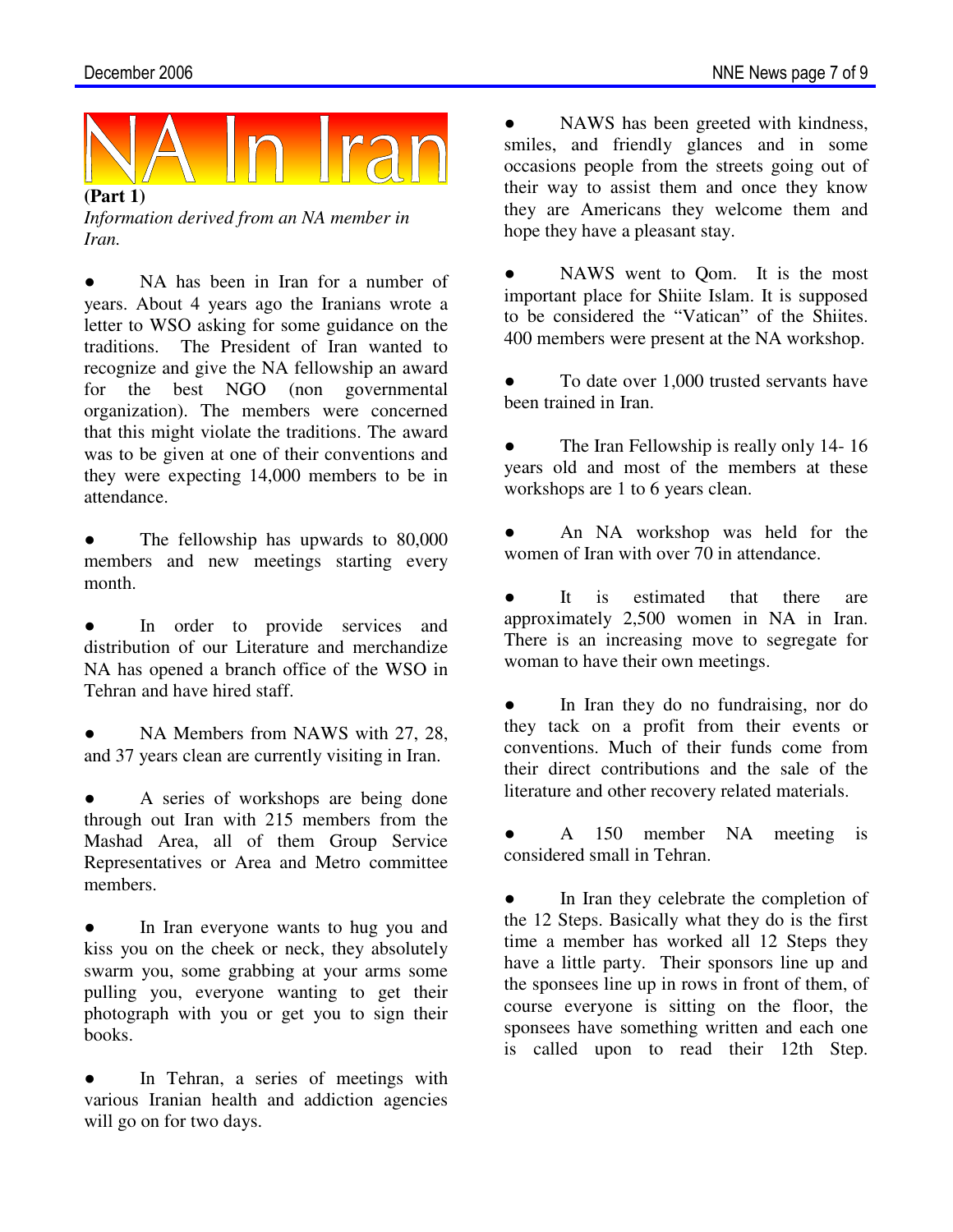

# NA Encrypt







Unscramble the tiles to reveal a message